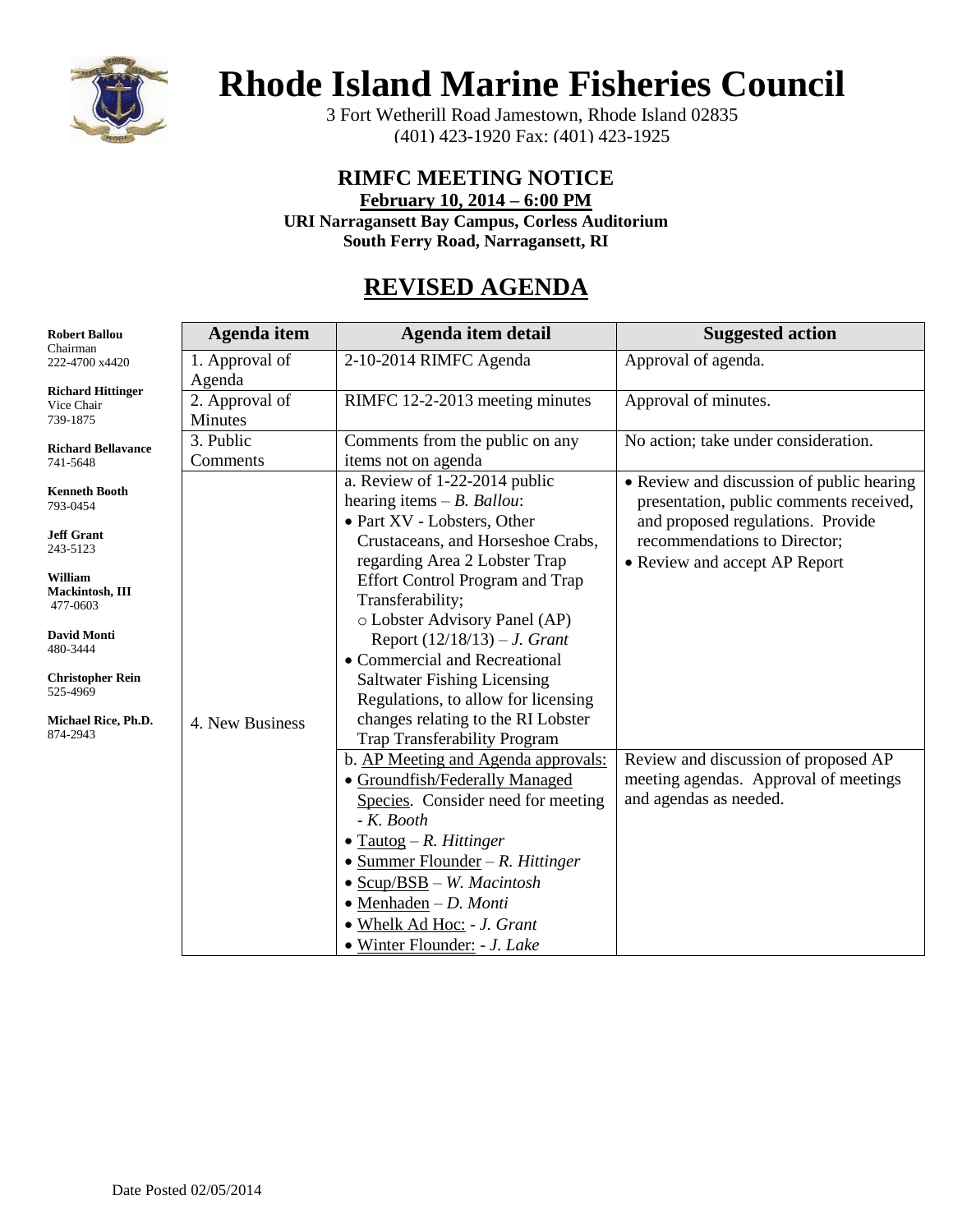|                      | c. Shellfish AP Report and               | • Review and accept AP Report           |
|----------------------|------------------------------------------|-----------------------------------------|
|                      | aquaculture applications: $-J. Grant$    | • Review Aquaculture applications and   |
|                      | • Shellfish AP report $(1/29/14)$ ;      | provide recommendations to CRMC         |
|                      | Aquaculture applications:                |                                         |
|                      | o 2013-08-013, Brian Pinsky,             |                                         |
|                      | Ninigret Pond, Charlestown;              |                                         |
|                      | $\circ$ 2013-11-065, Ian Campbell, Point |                                         |
|                      | Judith Pond, S. Kingstown;               |                                         |
| 4. New Busines       | o 2014-01-007, East Beach Farm           |                                         |
| cont'd               | LLC (James Arnoux)                       |                                         |
|                      | Quonochontaug Pond,                      |                                         |
|                      | Charlestown.                             |                                         |
|                      | d. Council package format and            | Discussion to change from paper copy    |
|                      | mailing $-J.$ McNamee                    | mailing to electronic (i.e., hyperlink) |
|                      |                                          | format.                                 |
|                      | e. Appointment of Chair to               | Approval of Appointment                 |
|                      | Bluefish/Weakfish Advisory Panel -       |                                         |
|                      | <b>B.</b> Ballou                         |                                         |
| 5. FYI               | Director Decision Memo re: Nov. 19,      | Discussion only.                        |
|                      | 2013 public hearing items $-B$ . Ballou  |                                         |
| 6. NEFMC/            | Meeting/Report Summaries $-M$ .          | Discussion only.                        |
| <b>ASMFC Reports</b> | Gibson, B. Ballou                        |                                         |
| 7. Adjourn           |                                          |                                         |

**All RIMFC Meetings are open to the public**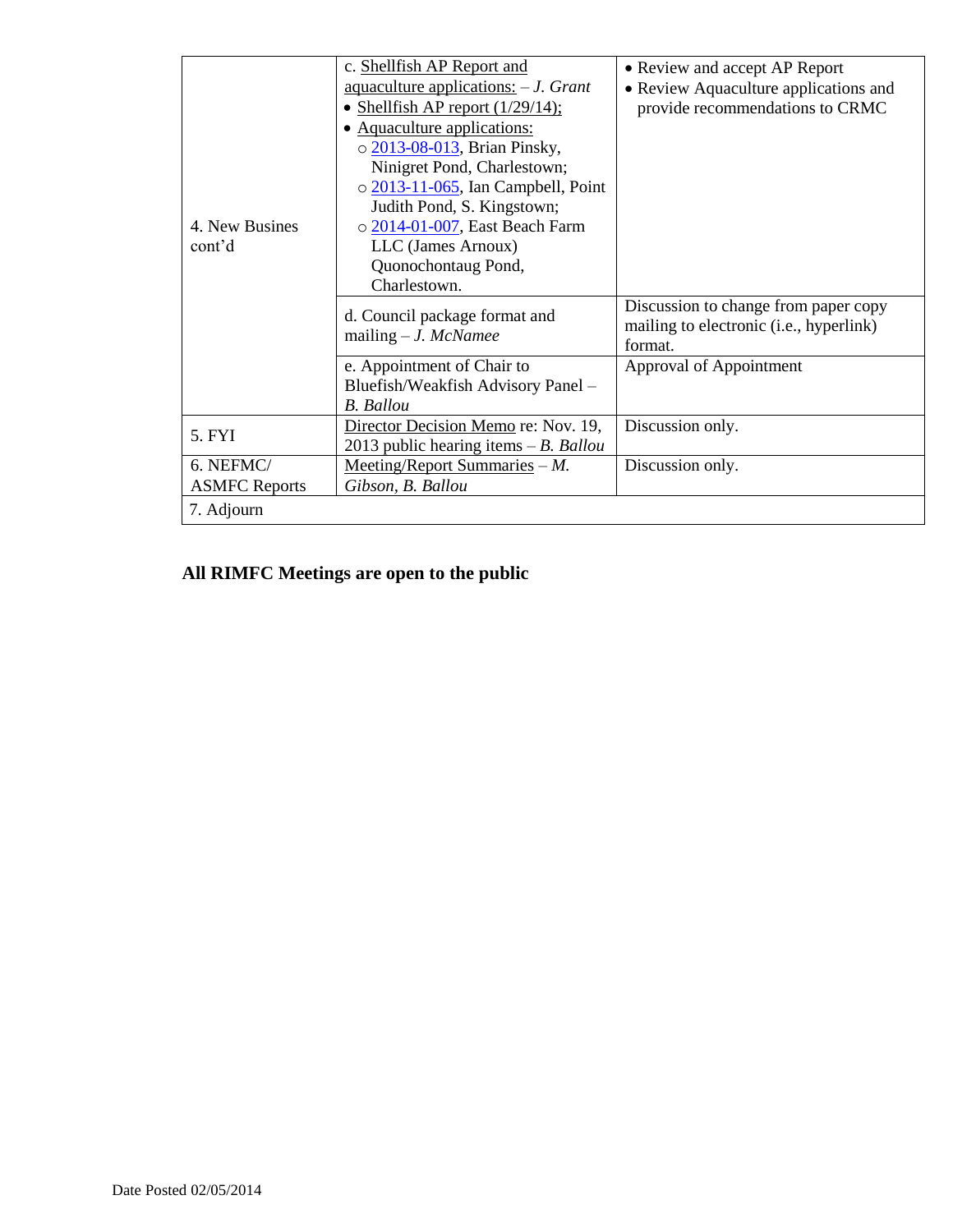

# **Rhode Island Marine Fisheries Council**

3 Fort Wetherill Road Jamestown, Rhode Island 02835 (401) 423-1920 Fax: (401) 423-1925

February 10, 2014 URI Narragansett Bay Campus, Corless Auditorium South Ferry Road, Narragansett, RI

#### **MEETING MINUTES**

Chairperson: B. Ballou RIMFC Members Present: K. Booth, R. Hittinger, D. Monti, W. Mackintosh, J. Grant, M. Rice, C. Rein Members absent: R. Bellavance DEM: L. Mouradjian, M. Gibson, G. Powers, J. McNamee, S. Olszewski, J. Mercer, P. Duhamel, Sgt. Tom Silvia (DLE) CRMC: Dave Beutel Public: Approximately 10 persons.

1. **Approval of the Agenda:** *B. Ballou* inquired as to objections to re-ordering the agenda by moving the Aquaculture applications up as item 4a; with the remaining items following as arranged. *D. Monti* asked to add an FYI item regarding a discussion the NOAA recreational fishing working group and re-authorization of the Magnuson-Stevenson Act. R. Ballou inquired as to any further comments regarding the agenda; hearing no further comments or objections, the revised agenda was then approved by consent.

2. **Approval of RIMFC meeting minutes from December 2, 2013:** *B. Ballou* inquired as to any modifications to the minutes or any objections to approving the minutes. Hearing none, the minutes were approved by consent.

3. **Public comments regarding other matters not on agenda:** No comments were made.

#### 4**. New business - 11/19/2013 public hearing items:**

**4a. - Shellfish AP Report and Aquaculture applications:** *J. Grant* provided a summary of the Shellfish AP meeting that occurred on 1/29/14. He offered that the meeting was lightly attended with only three SAP members. The meeting was held solely to discuss and vote on the three aquaculture applications:

- 1. Brian Pinsky Ninigret Pond, Charlestown: Motion was made to recommend no objection due to no conflict with wild harvest. Vote was one in favor; one against; one abstention.
- 2. James Arnoux/East Beach Farms Quonochontaug Pond, Charlestown: Motion was made to recommend no objection
- 3. Ian Campbell Pt. Judith Pond, South Kingstown: Motion was made to recommend no objection.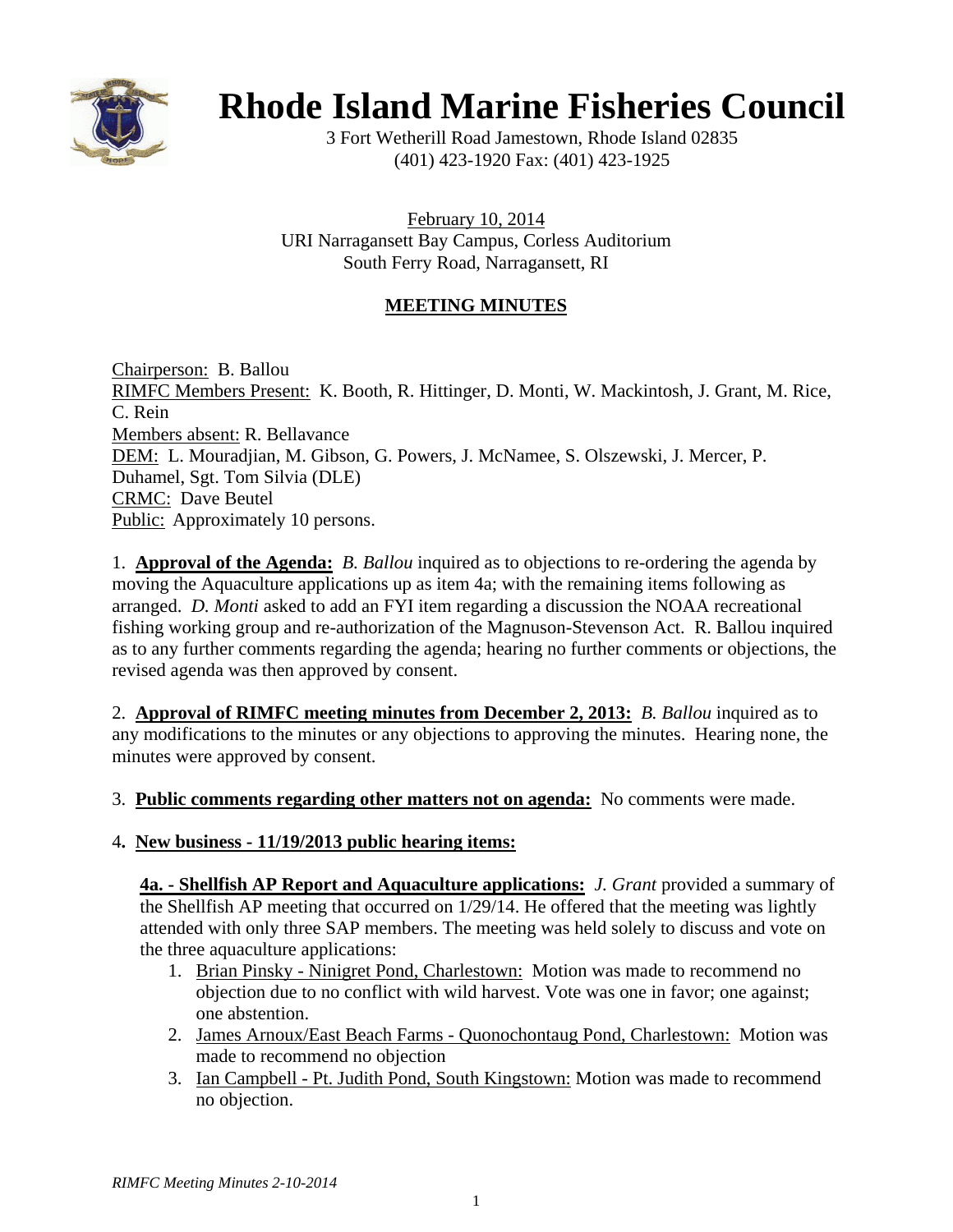*J. Grant* offered that these applications were being brought to the Council due to light attendance at the AP meeting and to provide Council recommendations to CRMC in order to prevent any delay in CRMC review of the applications.

Upon conclusion of the summary of the AP report, *R. Ballou* inquired to any objections to its approval. Hearing none, **the Shellfish AP report was approved**.

Discussion ensued regarding each of the applications:

1. Brian Pinsky: *J. Mercer* provided maps on the overhead screen showing locations of the site and other pertinent information including eelgrass and boatramps. *J. Grant* offered that the site survey conducted by DFW staff resulted in the capture of two Lady Crabs (no shellfish). He offered that there was a single objection received for this application: a letter from Jeff Gardner, which cited several objections. *K. Booth* offered that the lease fee was extremely low. *D. Beutel* offered that RI has some of the highest lease fees in the country. *M. Gibson* offered that a clarification was needed due to an apparent inconsistency in the AP minutes regarding comments from Mr. *Paul Kennedy*; in that there appeared to be an objection due to impacts to recreational harvest, but then later in the minutes, that there was no such activity observed at the site. *J. Grant* offered clarification that his recollection of the discussion was that while there was significant recreational shellfishing occurring at the site, there was minimal success with actual harvest; to which *J. Mercer* concurred. *D. Beutel* offered further clarification based on his recollection of the meeting that it was *Mr. Kennedy's* observation/comment that recreational activity was not necessarily significant in the proposed footprint, but that the activity increased the closer to the shore (north side of the barrier beach). *J. Grant* provided a final comment that a majority of the comments/objections made at the AP were not under the purview of the Council; and offered that he did not believe that the proposed lease presented a conflict with wild harvest shellfishing.

#### *J. Grant* offered a motion to **recommend no objection to the Director**;  $2^{nd}$  by *R*. *Hittinger*. **The motion passed by a vote of 7 – 0.**

2. Ian Campbell: *J. Mercer* provided maps on the overhead screen showing locations of site and other pertinent information including eelgrass, sandbars, boatramps, navigational channels and waterdepths. He showed how the site was located partially on the sandbar and partially in deeper water adjacent to the sandbar; between waterdepths of 1.5 and 8 feet. He offered that the site survey resulted in less than one clam/sq. meter and that shellfishing in this area was limited. *J. Grant* offered that the comments regarding recreational shellfishing at the AP meeting were favorable in that recreational activity was located more so in areas to the north and south, but there was minimal activity in the proposed lease footprint. He offered that he knew Mr. Campbell as a commercial shellfisherman and thought he would be aware of suitable areas in this pond to avoid conflicts with wild harvest. *M. Rice* offered that he thought the site was suitable for aquaculture based on his knowledge of water flow patterns in the pond.

#### *M. Rice* offered a motion to **recommend no objection to the Director**; 2<sup>nd</sup> by *D. Monti*. **The motion passed by a vote of 7 – 0.**

*RIMFC Meeting Minutes 2-10-2014*  3. James Arnoux: *J. Mercer* provided maps on the overhead screen showing locations of site and other pertinent information including eelgrass and boatramps. He offered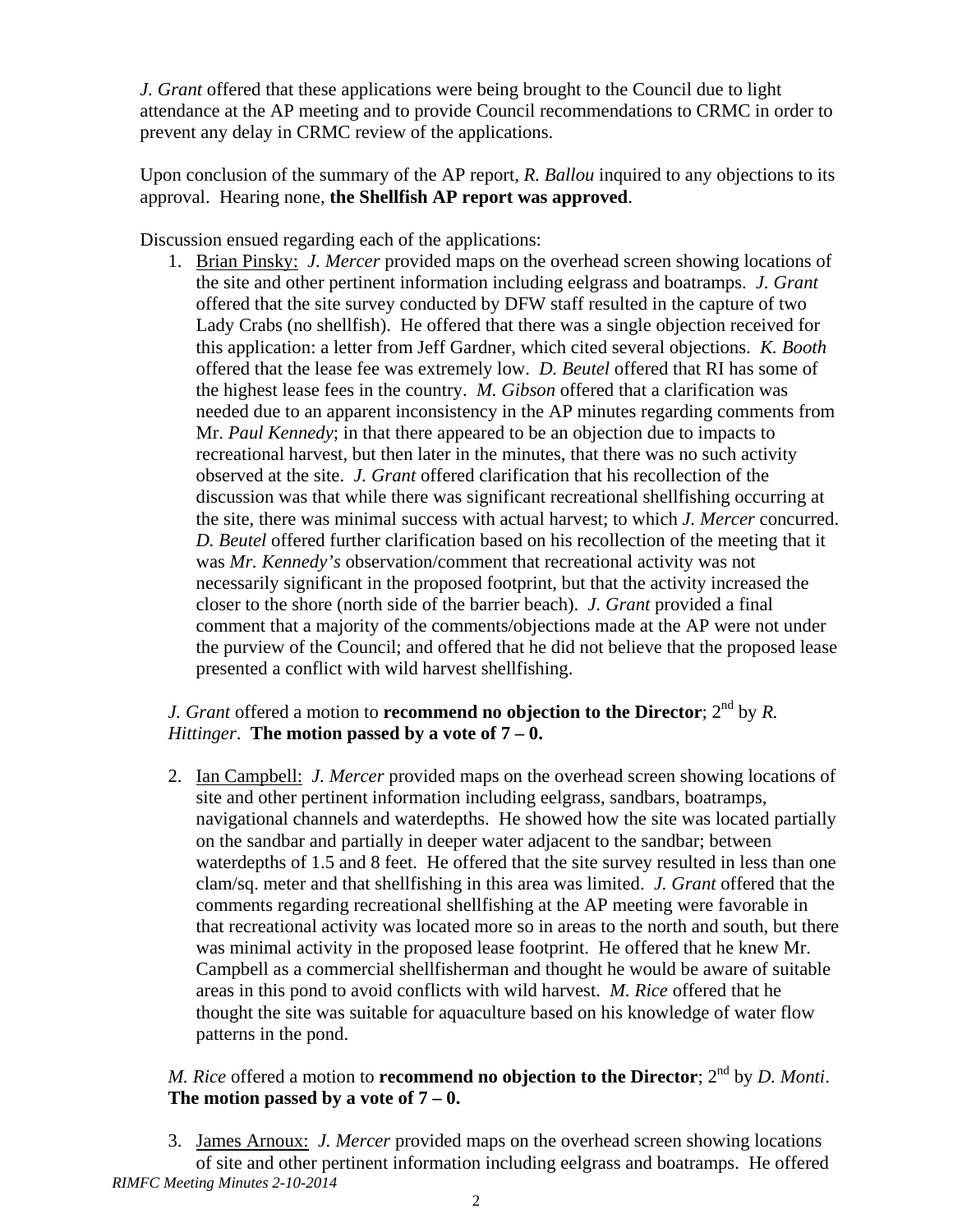that this was the first full aquaculture application in Quonochontaug Pond. He offered that the site survey resulted in less than ½ clams/sq. meter; a very low density. Mr. Arnoux offered that he has had good success growing oysters in the location as part of his existing CRMC Commercial Viability approval. He offered that he was unaware of significant recreational shellfishing in the area, and that that the presence of boulders in the water made the area unsuitable for boating activity.

#### *D. Monti* offered a motion to **recommend no objection to the Director**; 2nd by *C. Rein*. **The motion passed by a vote of 7 – 0.**

#### **4b. - January 22, 2014 public hearing items:**

*R. Ballou* offered a summary of the proposed regulations and their intent. *M. Gibson* offered a summary of ASMFC requirement and the declining status of lobster stocks. *S. Olszewski* offered that the proposed regulations are a result of ASMFC requirements to reduce effort in the Lobster fishery; and that the transferability regulations are designed to allow Lobster fishermen to maintain a current level of fishing effort after the trap reductions are effectuated via a transferability program. He offered that Massachusetts has already adopted a program and that the NOAA Fisheries is in the process of the same. *P. Duhamel* presented the powerpoint that was presented at the public hearing on January 22, including the four options in Part XV.

*M. Gibson* offered Division perspective on each of the options:

- 1. Trap Floor option: He offered that option 1 (include a trap floor) was a sensible, common sense option but that it needs to be determined, prior to the Director rendering a decision, if this option is in compliance with ASMFC.
- 2. Ownership Cap option: He offered that this issue was controversial and determination of which option is acceptable may be an ASMFC compliance issue and needs to further addressed in subsequent ASMFC actions; but that due to ASMFC compliance, the Division presently believed that option 1 (institute an ownership cap per ASMFC Addendum XXI) was the only viable option currently available. He added that the Department may request to the ASMFC in the Spring with another addendum request to modify and ease this restriction.
- 3. License option: *M. Gibson* offered that the Division was in support of option 1 (provide a new PEL license with purchase of a trap allocation), in that there isn't a need to restrict trap allocations amongst existing license holders. He added that the number of licensees isn't important in terms of impacts to the fishery, that trap reductions will be occurring, and the Division supports license availability to fishermen that acquire trap allocation.
- 4. Application Deadline option: M. Gibson offered that the Division support option 2 (application has a set time to occur during the year) due to administrative purposes; that it would be the least burdensome in terms of program administration; but recognizes that option 1 would be the most flexible for industry.
- *J. Grant* then provided a summary of the Lobster AP meeting that occurred on 12/18/13.
	- 1. Trap Floor option: He offered that the AP voted 4- 1 that this item should go to public hearing but did not support the trap floor option (option 1 as presented at the public hearing).
	- 2. License option: He offered that the AP voted 4 -1 to recommend to the IAC to provide for the issuance of a new PEL license with a lobster endorsement; but that this take effect one year after commencement of the program to allow for current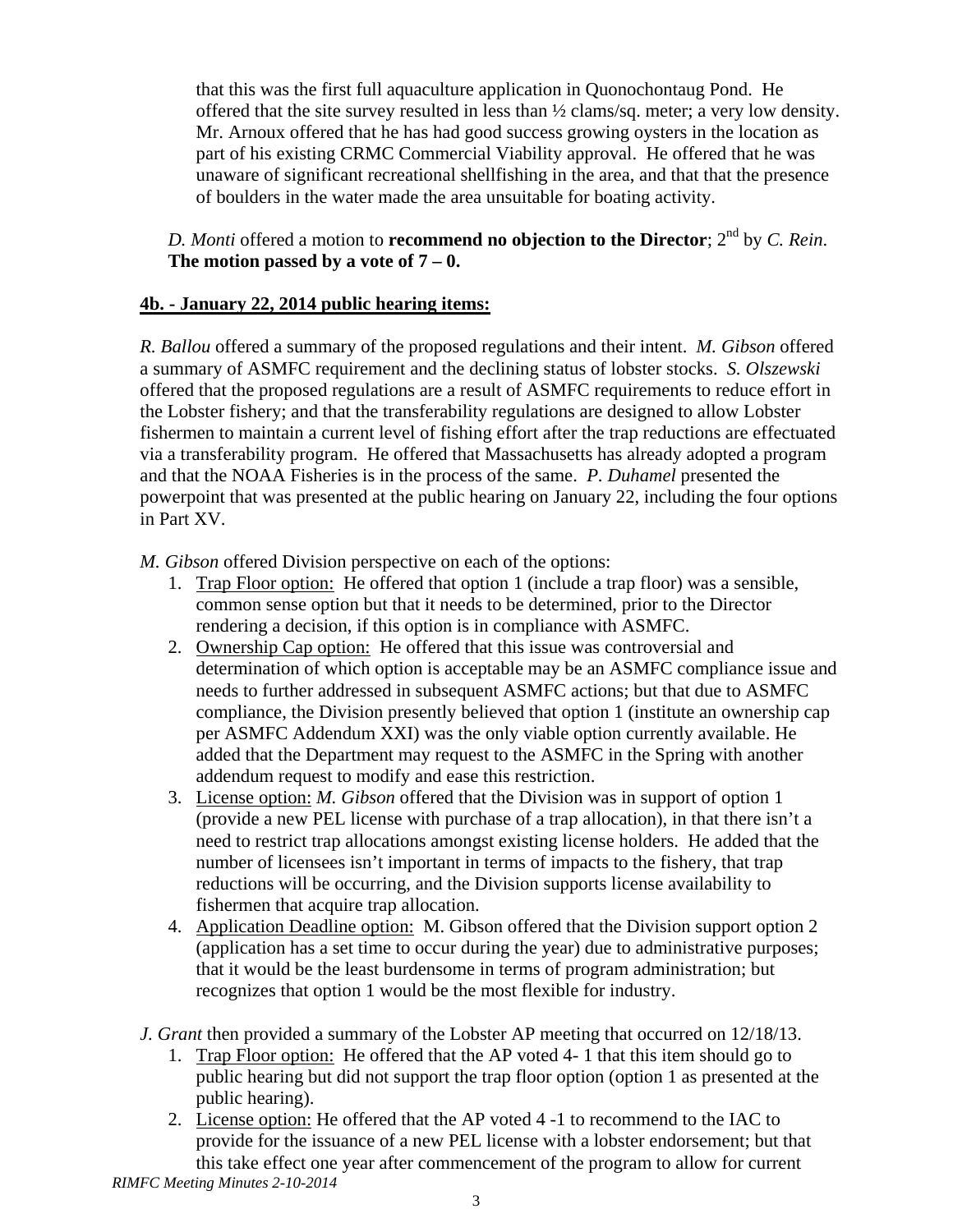lobster trap licensees to rebuild their allocations (hold off one year before opening up program to new licenses).

*R. Ballou* inquired to any objections to **approving the Lobster AP report**. Hearing none, the **report was approved**.

*R. Hittinger* inquired as to the definitions of traps that had been being discussed recently; to which *S. Olszewski* replied that only lobster traps is relevant for the present discussion and proposed regulations. He offered that a lobster trap is defined as a trap with a properly authorized trap tag on it; to which *W. Macintosh* replied that it was also based on escape vent size. *M. Gibson* offered that it was based on trap tag, dimensions and escape vents. *W. Macintosh* offered that the trap floor option was a reasonable option; to which *M. Gibson* agreed and *S. Olszewski* offered that the sentiment from the AP was that the reductions should be applied equally to all (no trap floor).

R. Ballou asked for votes on the four options:

- 1. Trap Floor option: *D. Monti* offered a motion to **recommend adoption of option 1 (provide for a trap floor)**;  $2^{nd}$  by *M. Rice. J. Grant* offered that he thought option 2 was the most fair in that it applied equally to all fishermen; and also offered that ASMFC compliance should be assured before the Director adopts a trap floor. **The motion passed by a vote of 7 – 0.**
- 2. Ownership Cap option: *J. Grant* offered a motion to **recommend adoption of option 1** (provide for an ownership cap); but that option 2 be further explored;  $2^{nd}$  by  $\overline{D}$ . *Monti*. P. Duckworth commented that he was concerned that option 1 would limit the fisherman to only two permits, and that this could prove restrictive in terms of the fisherman trying to rebuild allocation. Discussion ensued that this matter needed clarification from ASMFC and/or subsequent revisions to the addenda that addresses this issue. **The motion passed by a vote of**  $7 - 0$ **.**
- *RIMFC Meeting Minutes 2-10-2014*  3. License option: *R. Ballou* offered clarification that this option would be available to all currently eligible license holders, including those with a PEL with lobster endorsement; a CFL with lobster endorsement; or a multi-purpose license. He offered that the proposed regulation as currently written would need to be modified to reflect this. *R. Hittinger* commented that he had a concern with option 1, in that this may result in unwanted participation in the fishery, and potentially negate intended reduced involvement in the fishery; to which *R. Ballou* commented that it is the number of traps, rather than the number of licensees, that is the control measure. *K. Booth* offered that he was concerned that providing new licenses may result in these new licensees being offered advanced eligibility for a restricted finfish license ahead of other fisherman currently in the fishery; to which *J. Grant* replied that this would not be the case. He then offered that in order to have a successful trap transfer program that it must be opened to new licenses, and re-emphasized that it is the number of traps rather than the number of licenses that is the management control for the fishery, and that fishermen currently participating in the fishery must be allowed an opportunity to rebuild their allocations before opening up the program to new licenses (allow for full participation only after one year). *W. Macintosh* offered that he agreed with the one year delay for full participation. *C. Rein* offered a motion to **recommend adoption of option 2** (only allow amongst current license holders); 2<sup>nd</sup> by *J. Grant*, **with the caveat that new licenses be available after one year** (per AP recommendation). (note: the regulations would be modified to reflect this – combine elements of both options). P. Duckworth commented that availability of new licenses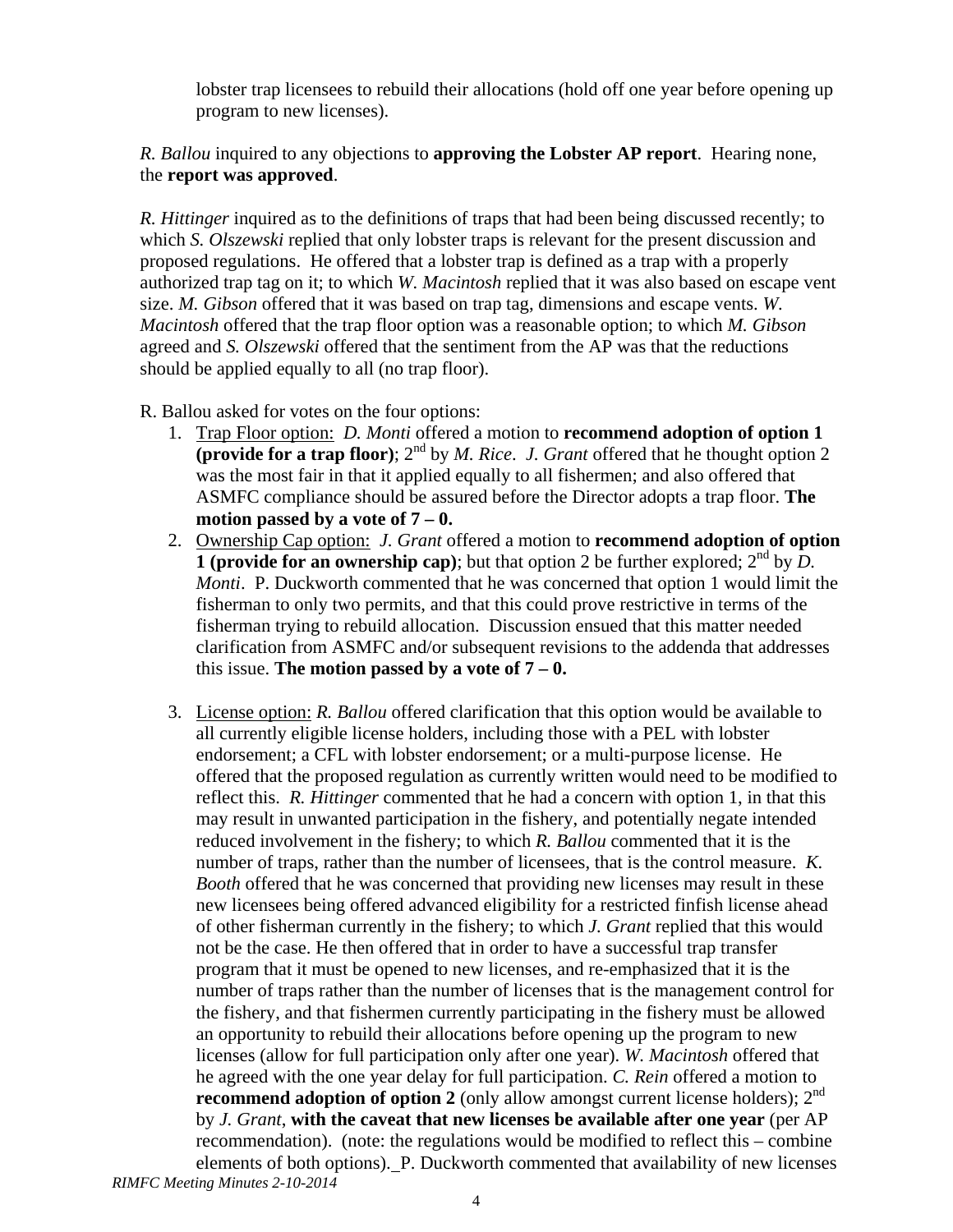should only occur after the trap reductions are completed (after the  $5<sup>th</sup>$  year); to which *R. Ballou* replied that it would commence after one year the program begins. Discussion then ensued regarding the transfer of allocation from federal or into RI state waters (and possibly vice-versa), and how licenses would be issued to reflect this. *M. Gibson* offered that this would increase effort in RI waters, which was not intended, and that this matter needs clarification with ASMFC and NOAA Fisheries. It was discussed that until NOAA Fisheries publishes a final rule regarding trap transferability by federal lobster permit holders, this matter would remain unresolved. *M. Gibson* inquired as to clarification as to the year delay; is it based on fishing year (begins June 1) or calendar year. *R. Hittinger* offered that it should be one full year after program implementation. After conclusion of discussion, *W. Macintosh* moved to offer a *perfected* **motion "to recommend adoption of option 2 for the 2014 fishing year (6/1/14 – 5/31/15) with the caveat that it would take place for this fishing year only, after which time option 1 would take effect but only be applicable for state trap allocations"**; 2nd by *M. Rice*. Discussion ensued regarding the transfer of federal traps into state waters. *J. Grant* offered that this matter needs clarification and will continue to be unclear until the federal program commences. **The motion passed by a vote of**  $6 - 0$ **;** *J. Grant* abstaining.

4. Application Deadline option: *M. Gibson* offered that the Division was in support of option 2 (application only during set time of year) due to Division needs for administering the program. *R. Hittinger* offered a motion to **recommend adoption of option 2**;  $2^{nd}$  by *M. Rice. M. Rice* offered that option 2 seemed logical due to needs of administering a government program. **The motion passed by a vote of 7 – 0.**

*R. Ballou* then asked for discussion and a vote for Part XV regulations in its entirety. *J. Grant* inquired as to whether or not federal permit lobster trap allocation holder will be subject to a trap reduction schedule if the federal government doesn't commence a program. *M. Gibson* offered that an MOU in place between RI and the federal government adequately address this matter. *J. Grant* offered a motion to **recommend adoption of the regulations in their entirety, including the options as previously addressed** and voted on;  $2^{nd}$  by D. Monti. **The motion passed by a vote of 7 – 0**.

*R. Ballou* then asked for discussion and a vote for the proposed amendments to the Licensing regulations, and offered that these amendments were intended to sync with Part XV, which was previously discussed and voted on. *M. Rice* offered a motion to **recommend adoption**  of the regulations as proposed;  $2^{nd}$  by *J. Grant*. The motion passed by a vote of  $7 - 0$ .

#### **4c. - AP Meeting/Agenda approvals:**

- 1. **Groundfish/Federally Managed Species:** *K. Booth* provided a summary of the topics for the meeting to be discussed at the meeting and as outlined in the proposed agenda, including Monkfish and Coastal Sharks. He advised the Council that the regulation regarding the Cod fillet should also be added to agenda; to which *J. McNamee* added that this also involved Cod minimum size. *R. Ballou* inquired as to objection to adding these two additional items and approving the agenda; hearing none, the agenda was approved; tentatively planned for March.
- 2. **Tautog:** *R. Hittinger* offered that participation was low for these meetings; and was looking to combine with another AP meeting. *R. Ballou* inquired as to objections to approving the agenda; hearing none, the agenda was approved.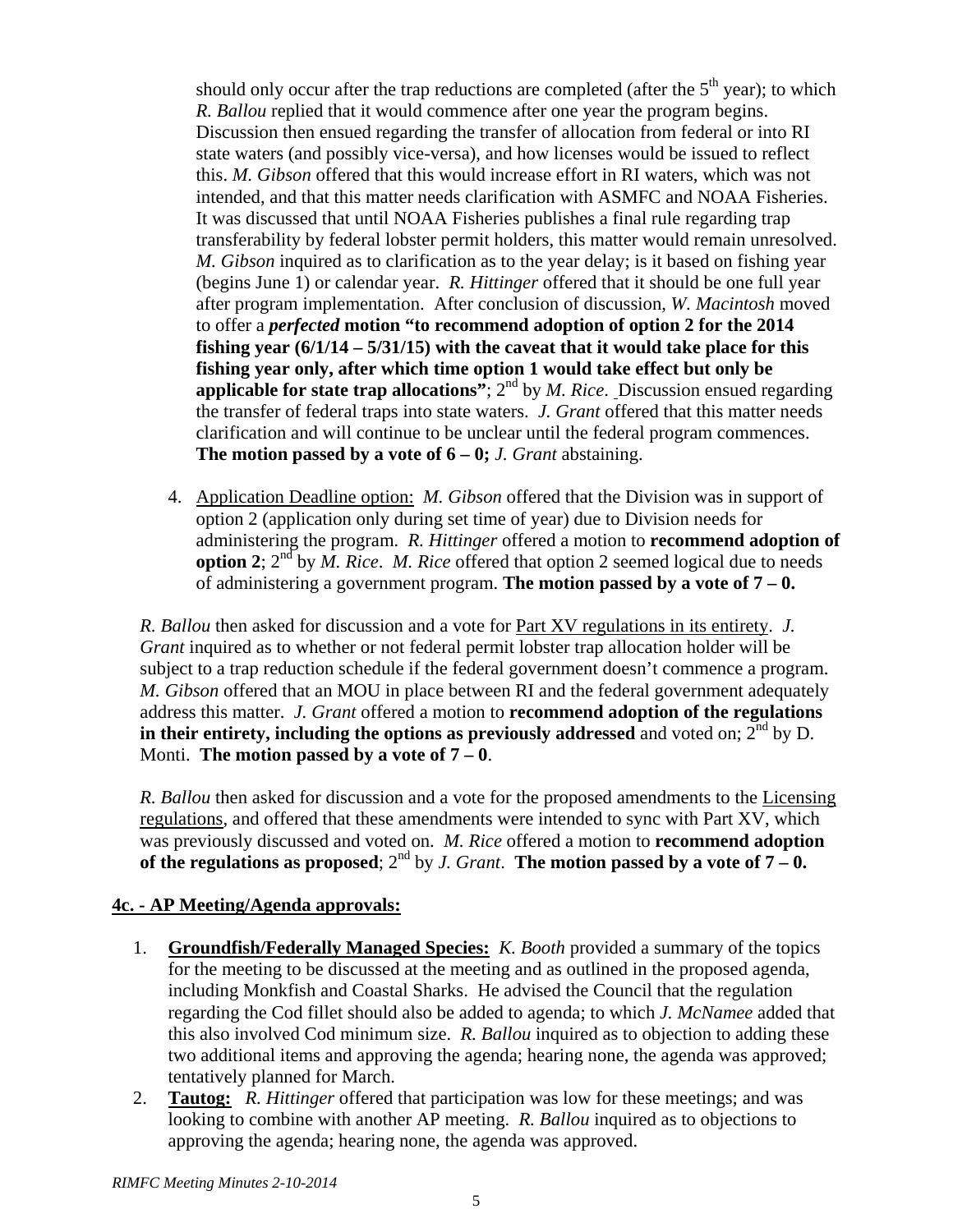- 3. **Summer Flounder:** *R. Ballou* offered that this meeting should be held as soon as possible. Discussion ensued regarding coordination with Massachusetts per new ASMFC requirements and the timeliness of the meeting with regards to coordination with Massachusetts and ASMFC. *R. Hittinger* inquired if meeting was solely addressing recreational management, to which *R. Ballou* replied that it was. *D. Monti* asked to add a "RI Fish for the Future" proposal. It was also discussed to add an item to discuss the ASMFC regional management requirement for RI and Massachusetts. *R. Ballou* inquired as to objection to adding these two items and approving the agenda; hearing none, the agenda was approved; tentatively planned for the following week.
- 4. **Scup/Black Sea Bass:** *R. Ballou* inquired as to objection to approving the agenda as proposed; hearing none, the agenda was approved. It was discussed that this meeting would be combined with the Tautog AP meeting, tentatively planned to be held within the next two weeks.
- 5. **Menhaden:** *J. Grant* offered that a discussion needs to occur regarding fishermen fishing commercially for Striped bass while simultaneously fishing recreational for Menhaden (pogies) in the Narragansett Bay Menhaden Management Area; in that fishing for pogies may be illegally occurring during closure of the Management Area. He offered that it may be possible and necessary to modify regulations to accommodate this practice. *R. Ballou* offered that *J. Grant* should provide an email to *D. Monti* in order to prompt discussion at the AP meeting. *R. Ballou* then inquired as to objection to approving the agenda as proposed; hearing none, the agenda was approved.

The final conclusion for scheduling meetings was to hold the Menhaden and Scup/BSB meetings in tandem on the same date; and the same for the Tautog and Summer Flounder meetings.

- 6. **Whelk Ad Hoc:** *R. Ballou* inquired as to objection to approving the agenda as proposed. *M. Gibson* asked for a modification: to change item 1.a. to "DFW Age and Growth study – report data and implications"; item 1.b. to DFW stock assessment update; items 1.c. and 2. to remain as the last two items. *J. Grant* concurred with proposed changes. *R. Ballou* inquired as to objections to approving the agenda as revised; hearing no further proposed modifications, the agenda was approved. *J. Grant* offered that a tentative date of February 20th had been scheduled for the meeting.
- 7. **Winter Flounder:** It was discussed that the meeting was needed to discuss State waters recreational fishing specifications set by ASMFC last week. *M. Gibson* inquired as to the need for the meeting due to proposed liberalization of the regulation. He suggested that if meeting is held, that an item regarding an update from staff regarding the life history project be added. *D. Monti* offered that the meeting should be held with the added agenda item per *M. Gibson's* suggestion. *R. Ballou* inquired as to objections to approving the agenda as revised; hearing no further proposed modifications, the agenda was approved.

*RIMFC Meeting Minutes 2-10-2014*  **Agenda Item 4d. - Council package format and mailing:** *J. McNamee* provided rationale for the request to change from paper packet mailings to electronic packets, which would be provided via email and/or DFW website; benefits which would include reduction in paper, and posting for public viewing prior to meeting. He explained that agenda items would be hyperlinked for easy access and internet is available at Corless Auditorium to accommodate this change. *W. Macintosh* offered concern with internet/WiFi availability in the building; to which *J. McNamee* offered that it is available. *R. Ballou* inquired as to the possibility of providing CD's as back-ups in the event of unavailability of the internet; to which *J. McNamee* replied that the current paper packets would be preferable due to equipment needs to produce the CD's. *J. McNamee* then also